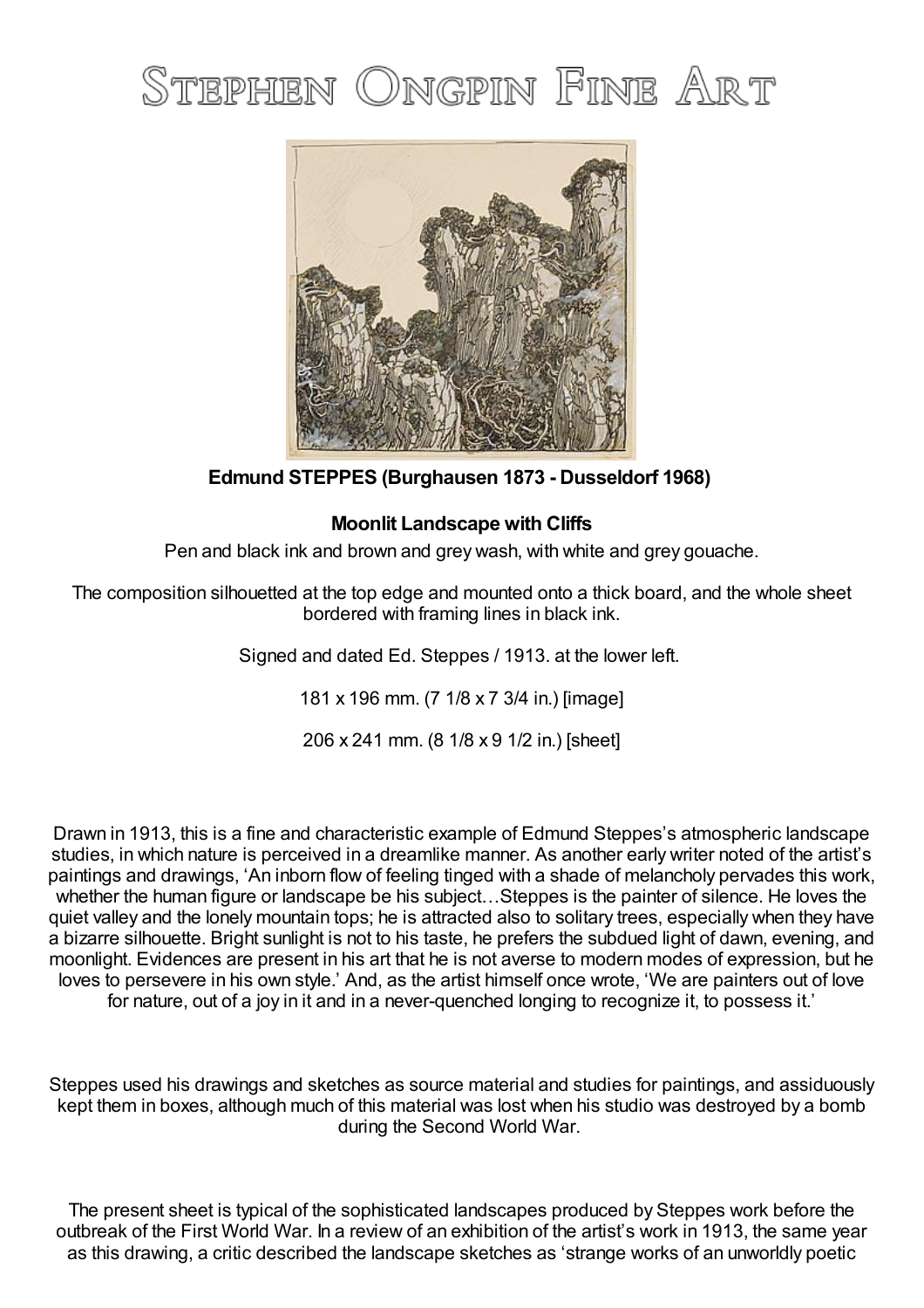nature reminiscent of Augustin Hirschvogel or the Master E.S., more dreamed than actually seen, these sheets are quite suitable for silent observers in peaceful hours.'

A stylistically comparable drawing of a cliff face in the Dolomites by Steppes is in the collection of the Oberhausmuseum in Passau.

## **Artist description:**

The landscape painter Edmund Carl Ferdinand Steppes studied at the private art school established by the genre and portrait painter Heinrich Knirr in Munich from 1891, and in 1892 entered the Akademie der Bildenden Künste in Munich, studying with the historical painter Gabriel Hackl. In the summer of 1893 the young artist exhibited his work at the Munich Kunstverein, an honour usually only reserved for students at the Akademie who had been nominated as 'Meisterschülern', or master students, which he was not. The following year he left the academy, perhaps because of the resentment his success has provoked among students and professors, and completed his artistic training on his own, making sketching trips to the Swabian Alps and Switzerland. Steppes exhibited at the Munich Secession from 1897 onwards, and by the turn of the century he had begun to enjoy a measure of success, selling his work to private collectors and enjoying the support of a number of influential figures in the German art world, such as the painters Emil Lugo and Hans Thoma.

Steppes's work was first acquired by a German museum in 1902, and his work began to be exhibited widely throughout Germany. In 1906 some fifty of his works were shown at the Kunstverein in Heidelberg and in other exhibitions in Munich, Frankfurt and Bonn, and the following year Steppes published his polemical book Die deutsche Malerei. From 1910 he had a number of solo exhibitions and the first illustrated monograph on his work appeared. He also produced some seventy etchings, mainly between 1912 and 1915.

Exempted from military service, Steppes was able to continue painting during much of the First World War. As one English critic, writing just before the outbreak of war in 1914, noted of him, 'Evidences are present in his art that he is not averse to modern modes of expression, but he loves to persevere in his own style…he prefers to be considered a self-taught artist, as he learned most from nature and the old masters.'

Steppes made an intensive study of the art of German and Netherlandish Old Masters, particularly of the late Gothic period, and was drawn to the works of Albrecht Altdorfer and Matthias Grünewald, whose Isenheim altarpiece in Colmar he found particularly inspirational. He seems to have largely ignored the religious aspect of such paintings, however, in favour of an appreciation of the often bizarre and fantastical landscapes in their backgrounds, which would find their way into his own work. After the war Steppes produced relatively few paintings, and instead began to devote himself to drawing; producing numerous small-scale studies with detailed observations of nature, made on sketching expeditions around southernGermany. These drawings and watercolours – of flowers, plants and leaves, as well as gnarled trees and strange rock formations – account for some of his most distinctive work.

Steppes maintained a comprehensive catalogue of his paintings between 1893 and 1947. In 1927 he was appointed a Professor by the Bavarian Ministry of Culture, and in the 1930s his work began to command ever higher prices. A member of the National Socialist party since 1932, Steppes exhibited several works at the propagandic Große Deutsche Kunstausstellung exhibitions of the 1930s and 1940s in Munich, where his paintings were bought by Adolf Hitler, JosephGoebbels and Martin Bormann. In 1943 he was awarded the Goethe Medal for Art and Science by Hitler, and in 1944 his name was included on the so-called 'Gottbegnadeten-Liste' of artists, writers, actors, composers and musicians considered crucial to German culture and therefore exempt from military mobilization during the latter stages of the war. In January 1945 his studio was destroyed by an Allied bomb, which led to the loss of numerous drawings and around forty paintings. When the war ended, Steppes stood trial for his membership of the Nazi party, but was judged to have joined the party for idealistic and financial